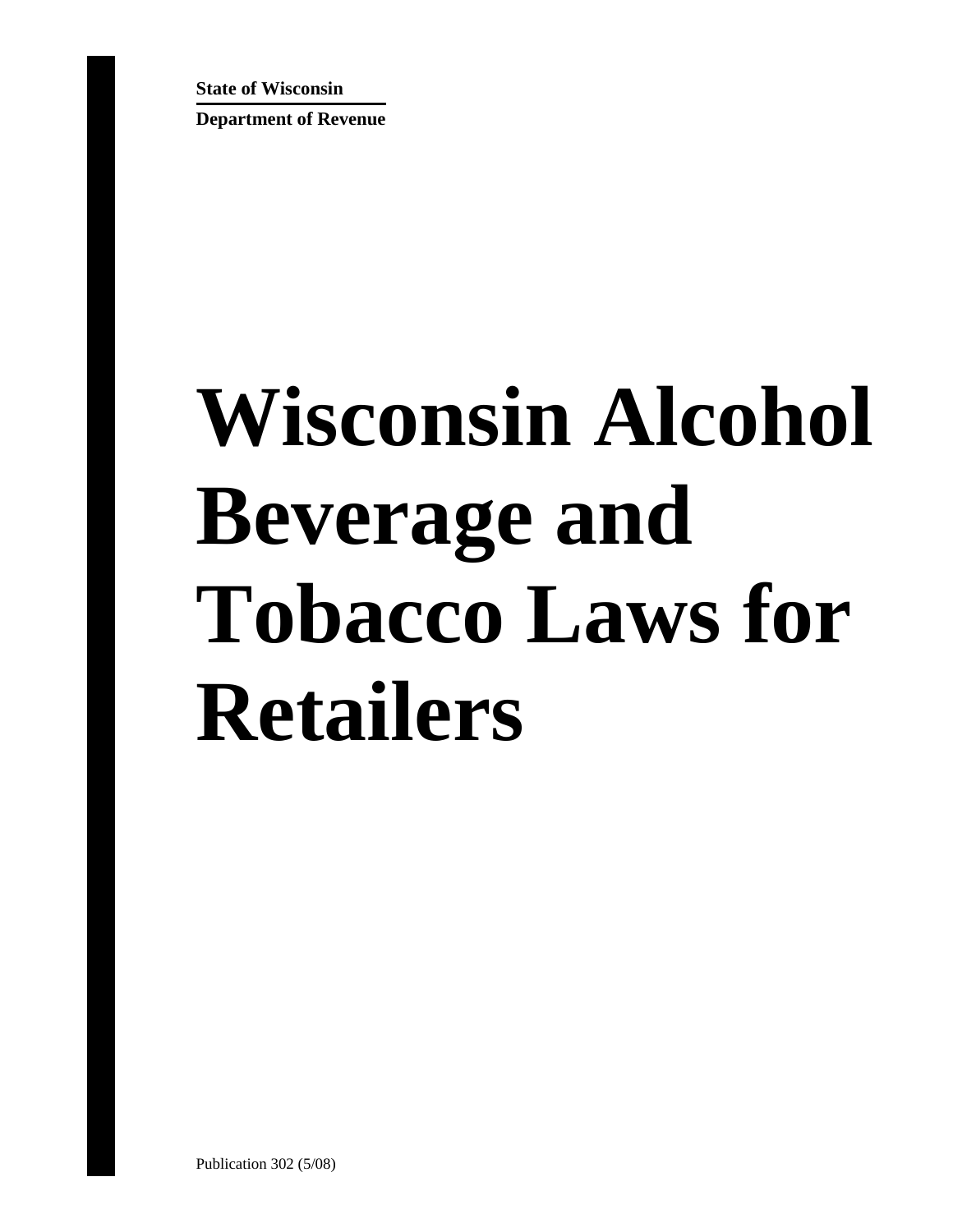# **Table of Contents**

# Page

| I.          |                                                                                            |  |
|-------------|--------------------------------------------------------------------------------------------|--|
| II.         |                                                                                            |  |
| III.        |                                                                                            |  |
|             |                                                                                            |  |
|             |                                                                                            |  |
|             | C. Training Requirements For Completion Of The Responsible Beverage Server Training Course |  |
| IV.         |                                                                                            |  |
| V.          |                                                                                            |  |
| VI.         |                                                                                            |  |
| VII.        |                                                                                            |  |
| VIII.       |                                                                                            |  |
| IX.         |                                                                                            |  |
| $X_{\cdot}$ |                                                                                            |  |
| XI.         |                                                                                            |  |
| XII.        |                                                                                            |  |
| XIII.       |                                                                                            |  |
| XIV.        |                                                                                            |  |
| XV.         |                                                                                            |  |
| XVI.        |                                                                                            |  |
| XVII.       |                                                                                            |  |
| XVIII.      | SALES AND SERVICE OF ALCOHOL BEVERAGES TO UNDERAGE PERSONS 7                               |  |
| XIX.        |                                                                                            |  |
| XX.         |                                                                                            |  |
| XXI.        |                                                                                            |  |
| XXII.       |                                                                                            |  |
| XXIII.      |                                                                                            |  |
| XXIV.       |                                                                                            |  |
|             |                                                                                            |  |
|             |                                                                                            |  |
|             |                                                                                            |  |
| XXVI.       |                                                                                            |  |
|             |                                                                                            |  |
|             |                                                                                            |  |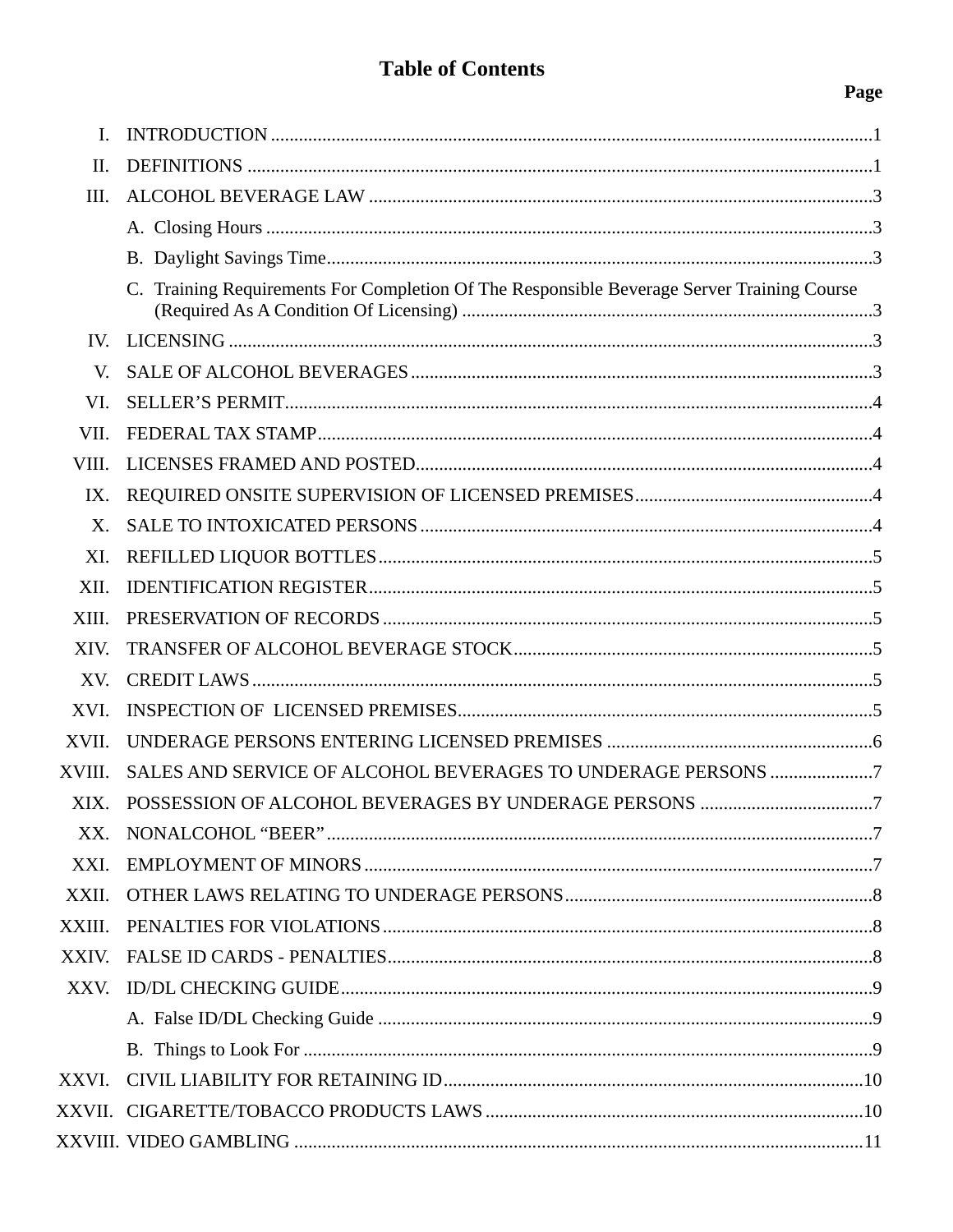#### **IMPORTANT CHANGES**

See notice concerning the requirement that sales of alcohol beverages must occur at a licensed premises on page 2.

# <span id="page-2-0"></span>**I. INTRODUCTION**

This publication provides information about state alcohol beverage and tobacco laws that affect you as a retailer.

Most of the laws outlined in this publication are found in Chapter 125 and sections 134.65 and 134.66 of the Wisconsin Statutes.

Municipalities also may enact additional regulations affecting your business. You should contact your local municipal clerk if you have questions about local ordinances.

For more information on state alcohol beverage and tobacco laws, write to the Wisconsin Department of Revenue, Alcohol & Tobacco Enforcement, P.O. Box 8933, Madison, WI 53708 or call (608) 266-2776.

#### **CAUTION**

- The information in this publication reflects the position of the Wisconsin Department of Revenue of laws enacted by the Wisconsin legislature as of May 1, 2008. Laws enacted after this date, administrative rules, and court decisions may change the interpretations in this publication.
- The examples and type of sales and purchases provided in this publication are not all-inclusive. They merely set forth common examples.

## <span id="page-2-1"></span>**II. DEFINITIONS**

**Adult** – A person who is 18 years of age or older.

**Minor** – A person who is under 18 years of age.

**Legal Drinking Age** – 21 years of age.

**Underage Person** – A person who is not of legal drinking age.

**Beer** – A fermented malt beverage containing .5% or more of alcohol by volume.

**Intoxicating Liquor (Or Liquor)** – All alcohol beverages (other than beer) containing .5% or more alcohol by volume, and all wines.

**Alcohol Beverages** – A statutory term which includes beer, wine, and liquor.

#### **Provisional Retail License**

- 1. A municipal governing body that issues licenses shall issue provisional retail licenses. The governing body may by ordinance establish standards under which the licenses shall be issued and shall by ordinance designate the municipal official having the authority to issue the provisional license.
- 2. The provisional retail license may be issued only to a person applying for a Class "A" beer, Class "B" beer, "Class A" liquor, "Class B" liquor or "Class C" wine.
- 3. The fee shall be determined locally but may not exceed \$15.
- 4. The license will expire 60 days after issuance or when the person has been issued a license as listed under 2. The official who issued the provisional retail license may revoke the license if he or she discovers the holder made a false statement on the application.
- 5. A municipality may not issue a provisional "Class B" liquor license if the municipality's quota is filled.
- 6. No person may hold more than one provisional retail license for each type of license applied for by the holder per year.

**Class "A" Fermented Malt Beverage License** – Authorizes the retail sale of beer and beer-based coolers, in the original sealed container, for consumption off the licensed premises.

1. No sales to other licensees for resale;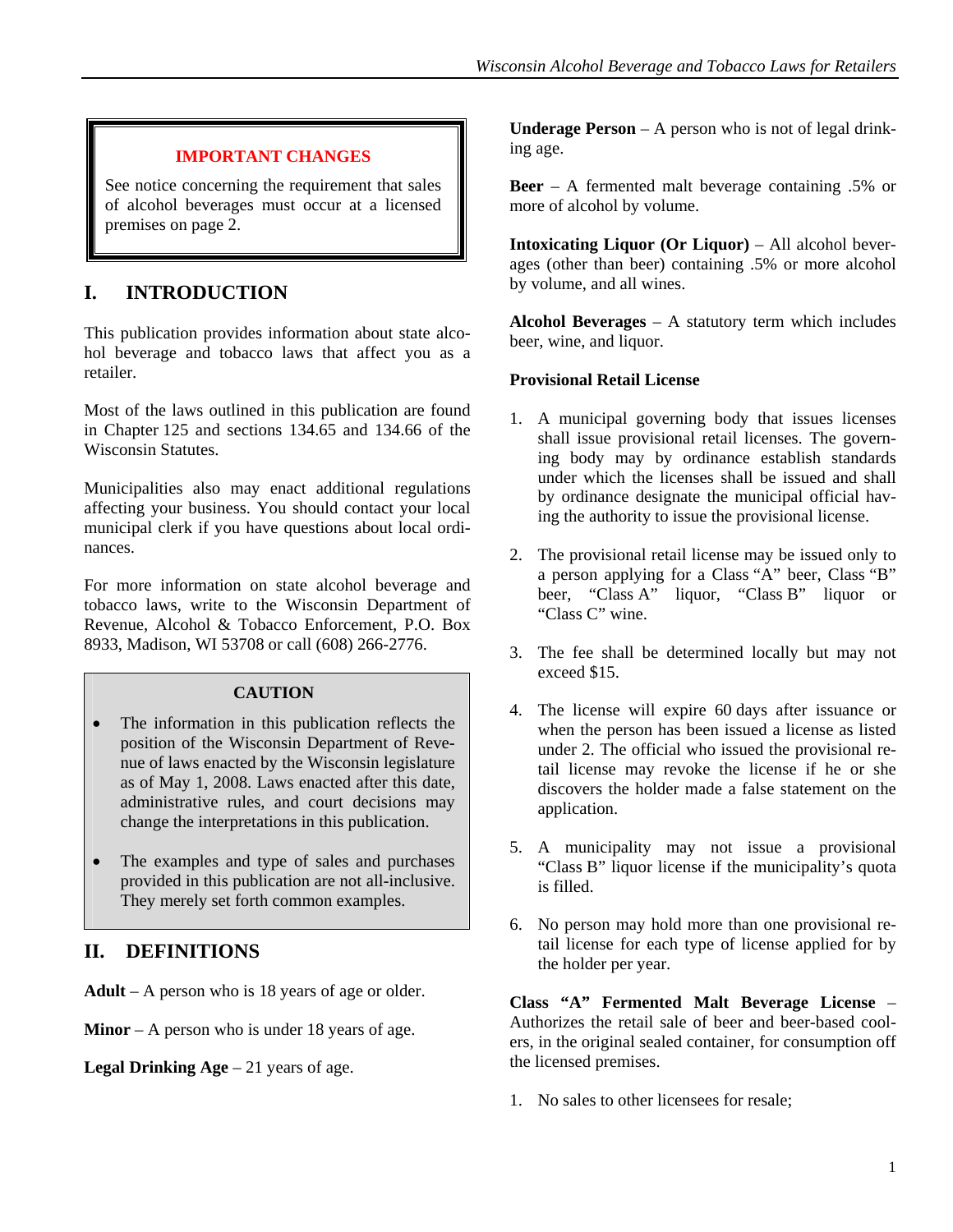- 2. May sell in any quantity to the public;
- 3. No beer sales between 12 midnight and 8:00 a.m.
- 4. May furnish customers with taste samples of beer between 11:00 a.m. – 7:00 p.m.

**"Class A" Liquor License** – Authorizes the retail sale of liquor and wine, in the original sealed container, for consumption off the licensed premises.

- 1. No sales to other licensees for resale;
- 2. May sell in any quantity to the public;
- 3. May not sell intoxicating liquor and wine between 9:00 p.m. - 8:00 a.m.
- 4. May furnish customers with taste samples of wine between 11:00 a.m. – 7:00 p.m.

**Class "B" Fermented Malt Beverage License** – Authorizes the retail sale of beer and beer-based coolers for consumption on the licensed premises and for consumption off the licensed premises.

- 1. No sales to other licensees for resale;
- 2. May sell in any quantity to the public;
- 3. Must be closed between the following hours:
	- a) Monday Friday 2:00 a.m. 6:00 a.m.
	- b) Saturday Sunday 2:30 a.m. 6:00 a.m.
	- c) Second Sunday in March 3:30 a.m. 6:00 a.m.
	- d) New Year's Eve No closing required.
	- e) Local municipalities may NOT further restrict the closing hours.
- 4. No off-premises sales between 12:00 midnight 6:00 a.m. Local ordinances may further restrict these sales hours.

**"Class B" Liquor License** – Authorizes the retail sale of liquor by the drink for consumption on the licensed premises and (if allowed by local ordinance) in the original sealed container for off-premises consumption.

A single, open bottle of wine may be taken off premise if ordered with a meal and re-corked prior to being taken off premise.

- 1. No sales to other licensees for resale;
- 2. Off-premises sales of liquor, when permitted by local ordinance, limited to 4 liters or less;
- 3. Wine may be sold in the original package, in any quantity, for on and off-premises consumption.
- 4. Closing hours the same as Class "B" License, above.

**"Class C" Wine License** – Authorizes the retail sale of wine by the glass or in an opened original container for consumption on premises only.

A single, open bottle of wine may be taken off premise if ordered with a meal and re-corked prior to being taken off premise.

- 1. No sales to other licensees for resale.
- 2. Closing hours the same as Class "B" License, above.

**Notice** - With limited exceptions, all retailers of alcohol beverages may only sell to consumers who are physically at the licensed premises.

For example:

- (1) A customer phones in an order to a local pizza parlor (that holds a Class B beer license) to have a pizza and a six pack of beer delivered to his home – this sale is prohibited, as the sale was not made face-to-face to the consumer at the licensed premises
- (2) A group of college students call their local liquor store and ask that 6 half barrels of beer be delivered to their house for a party – this sale is prohibited, as the sale was not made face-to-face to the consumers at the licensed premises.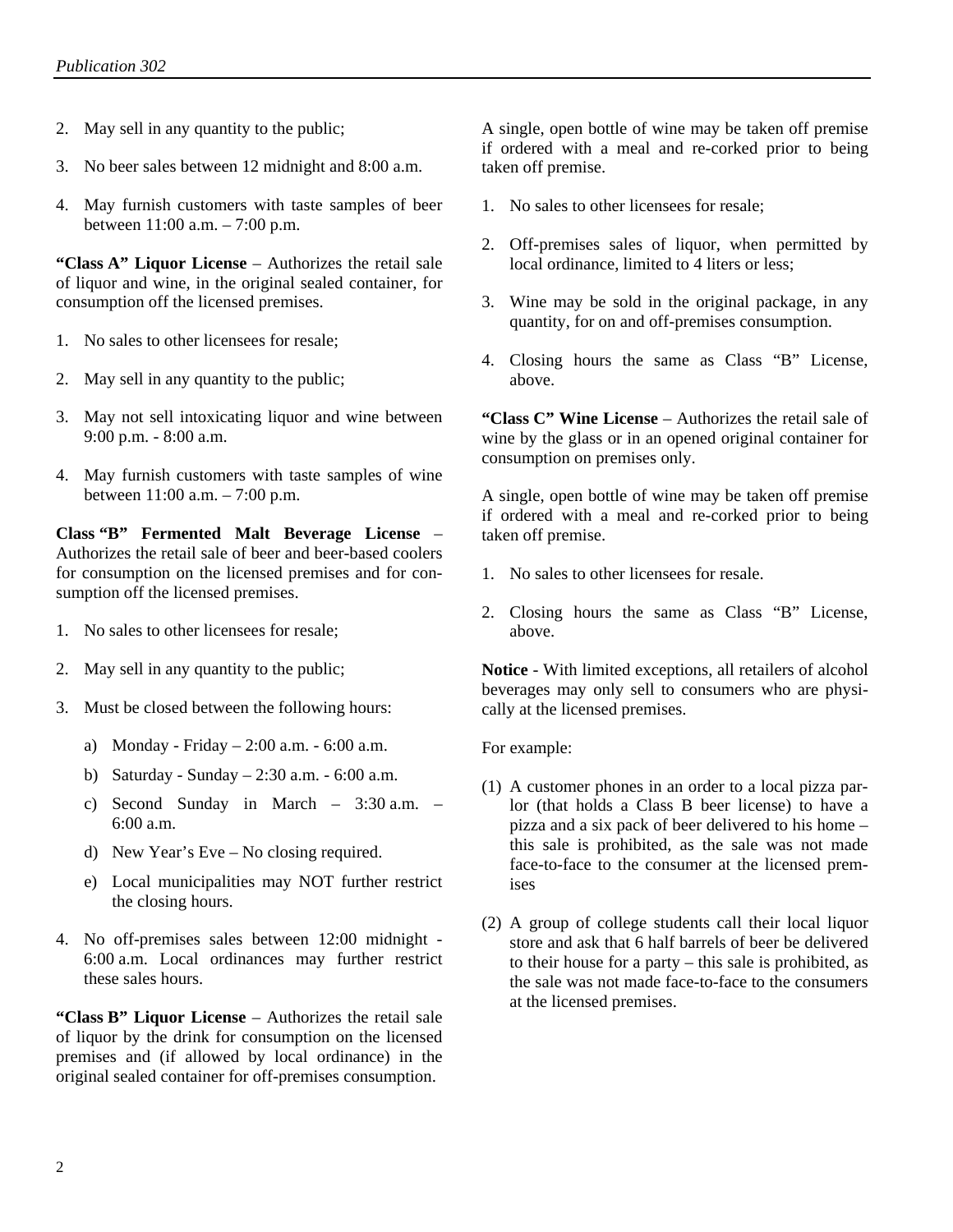## <span id="page-4-0"></span>**III. ALCOHOL BEVERAGE LAW**

#### <span id="page-4-1"></span>**A. Closing Hours**

- 1. Customers must leave the premises by the closing hour; internal business operations (counting cash, cleaning, repairs, etc.) may be done after hours but licensees must be able to prove that anyone on the premises after hours is there for these purposes.
- 2. Hotels and restaurants whose "principal business" is furnishing lodging and food to customers, bowling centers, indoor horseshoe pitching facilities, golf courses, and curling clubs may remain open after hours to conduct their regular business. They may not permit consumption of or sell alcohol beverages after hours.

<span id="page-4-4"></span>"Principal business" means the primary activity as determined by analyzing the amount of capital, labor, time, attention, and floor space devoted to each business activity and by analyzing the sources of net income and gross income. The name, appearance, and advertising of the entity may also be taken into consideration if they are given less weight.

#### <span id="page-4-2"></span>**B. Daylight Saving Time**

Section 175.095(2), Wis. Stats., states that daylight saving time begins at 2:00 a.m. the second Sunday in March and ends at 2:00 a.m. the first Sunday in November.

<span id="page-4-5"></span>As such, clocks are set ahead one hour at 2:00 a.m. the second Sunday in March. Thus taverns would close at 3:30 a.m. daylight saving time on this date.

On the first Sunday in November, the clocks are set back an hour at 2:00 a.m.; bars gain an extra hour and must close at 2:30 a.m. regular Central Standard Time.

#### <span id="page-4-3"></span>**C. Training Requirements For Completion Of The Responsible Beverage Server Training Course (Required As A Condition Of Licensing)**

Applicants must successfully complete an approved training course, such as courses offered by the Wisconsin Technical College System, or similar approved courses (see "Training" on the department's web side at www.revenue.wi.gov) unless:

- 1. The person is renewing a retail or an operator's (bartender's/sales clerk's) license.
- 2. The person was the agent (within the last two years) for a corporation that held a Class "A" beer, Class "B" beer, "Class A" liquor, "Class B" liquor or "Class C" wine license.
- 3. The person held a retail license or an operator's or manager's license during the past two years.
- 4. The person completed such a course within the past two years.

## **IV. LICENSING**

A license is a **privilege** granted by local authorities to a particular person, partnership, or corporation to run a particular place for the time period specified. Just as one's driver's license can't be used by another, an alcohol beverage license can't be used by someone other than the licensee to sell alcohol beverages. The license or permit of a person who violates this shall be revoked. The governing body of every city, village, and town may, **but is not required to**, issue local retail liquor and beer licenses. The municipality may refuse to issue licenses as long as it uses good judgement and does not discriminate between applicants.

## **V. SALE OF ALCOHOL BEVERAGES**

The term "sale," "sold," or "sell" includes the transfer, gift, barter, trade, exchange, or any shift, device, scheme, or transaction whatever, whereby alcohol beverages may be obtained. Giving away alcohol beverages or using any other device to evade the law relating to its sale is an unlawful sale.

The following are some examples of illegal transactions at **unlicensed** premises:

- 1. A "free" drink with a meal;
- 2. A cover charge, whereby mix is furnished at a price, with "no charge" for liquor;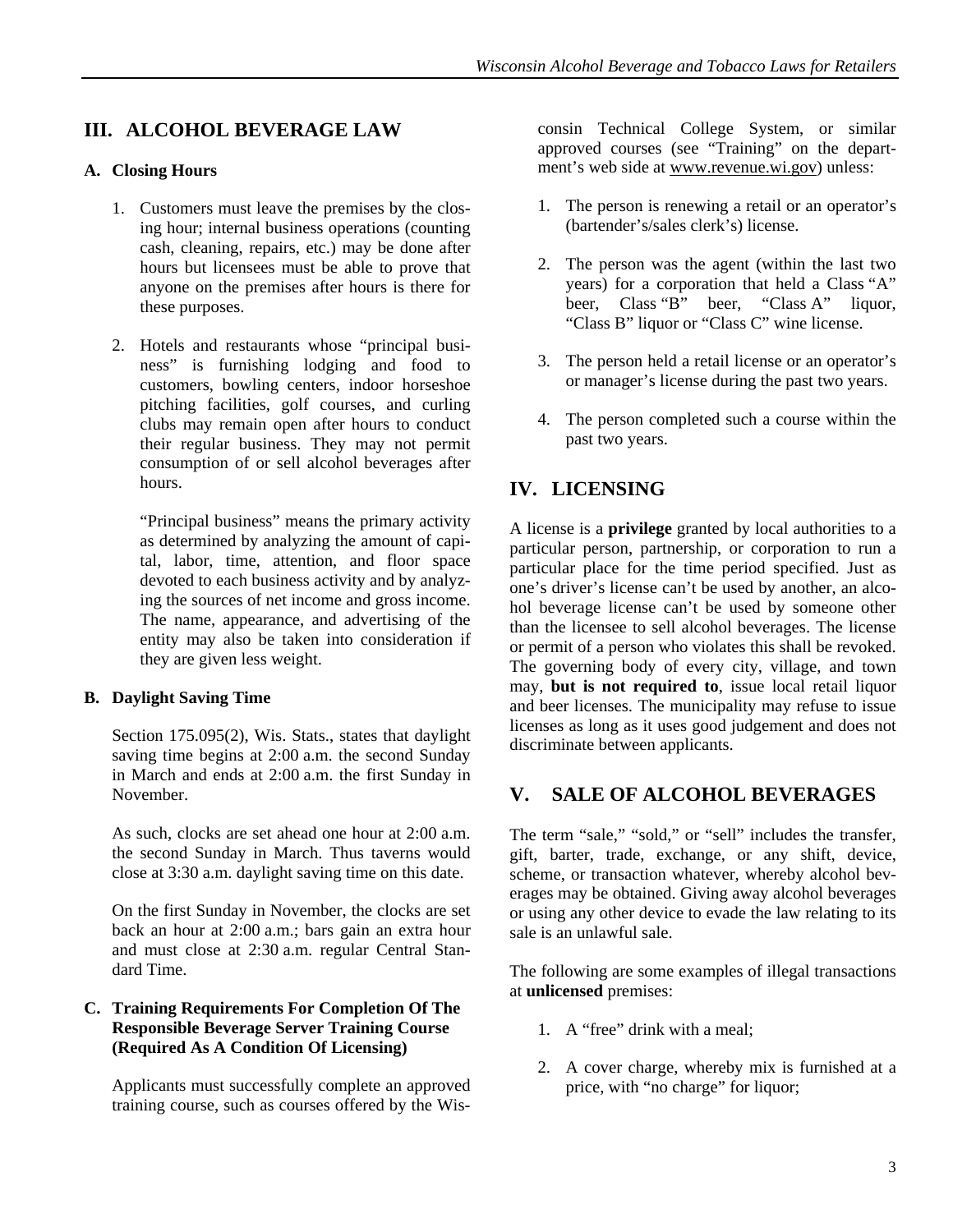3. A "free" bottle of liquor tied into the sale of some other item.

<span id="page-5-3"></span>**Penalty:** Fine of not more than \$10,000 or imprisonment for not more than nine months, or both.

## <span id="page-5-0"></span>**VI. SELLER'S PERMIT**

- A. Every individual, partnership, corporation, or other organization selling tangible personal property in Wisconsin must have a seller's permit.
- B. A licensee may not conduct business without a seller's permit, which must be issued in the same name as the licensee. If the retail liquor license is issued to a partnership or corporation, the seller's permit must be too; not to the agent, officer, or individual. If you have a question about sales and use taxes, write to the department in Madison or call or visit any department office.
	- Write… Wisconsin Department of Revenue Mail Stop 5-77 PO Box 8902 Madison, WI 53708-8902
	- Phone… (608) 266-2776
	- E-Mail… [sales10@revenue.wi.gov](mailto:sales10@revenue.wi.gov)

Visit our web site: www.revenue.wi.gov

## <span id="page-5-1"></span>**VII. FEDERAL TAX STAMP**

Every retail licensee must file a federal Special Occupational Tax return before beginning business and before July 1 each year, after that. The Special Occupational Tax return (TTB Form 5630.5) is available from the National Revenue Center, telephone 1-800-937-8864.

#### <span id="page-5-2"></span>**VIII. LICENSES FRAMED AND POSTED**

<span id="page-5-4"></span>All liquor and beer licenses must be framed and posted in the room where the business is carried on. Everyone visiting the business must be able to easily see the licenses in that room. Any related permits and licenses should be posted with the alcohol beverage license.

#### **IX. REQUIRED ONSITE SUPERVISION OF LICENSED PREMISES**

- A. Except in Class "A" beer premises between midnight and 8:00 a.m. (or any time when the sale of fermented malt beverages is prohibited by municipal ordinance), one of the following must be present on all licensed premises during all business hours:
	- 1. The licensee, or;
	- 2. An adult member of licensee's immediate family (actually living in the licensee's household), or;
	- 3. The corporation agent, (the agent's immediate family members must have an operators' license, if they supervise the premises in the agent's absence), or;
	- 4. The holder of a provisional operator's license (issued to persons enrolled in the responsible beverage server training course pending approval of an operator's license by the municipal governing body), or;
	- 5. The holder of an operator's or manager's license.
- B. An adult working under the immediate supervision of any of the above does not need an operator's license. **NOTE:** "Immediate supervision" means that the licensed person must be able to watch and supervise each unlicensed person's actions. This means that the licensed person must be in the same room or area as the unlicensed person, near enough to see and talk to him or her, and to be able to actually supervise the unlicensed person.
- C. An operator's license is good in any premises in the municipality where it has been issued, but it may be used only in that municipality. Licensees may be prosecuted for not having the required supervision on their premises.

## **X. SALE TO INTOXICATED PERSONS**

It is illegal to furnish alcohol beverages to an intoxicated person. The penalty for this violation is \$100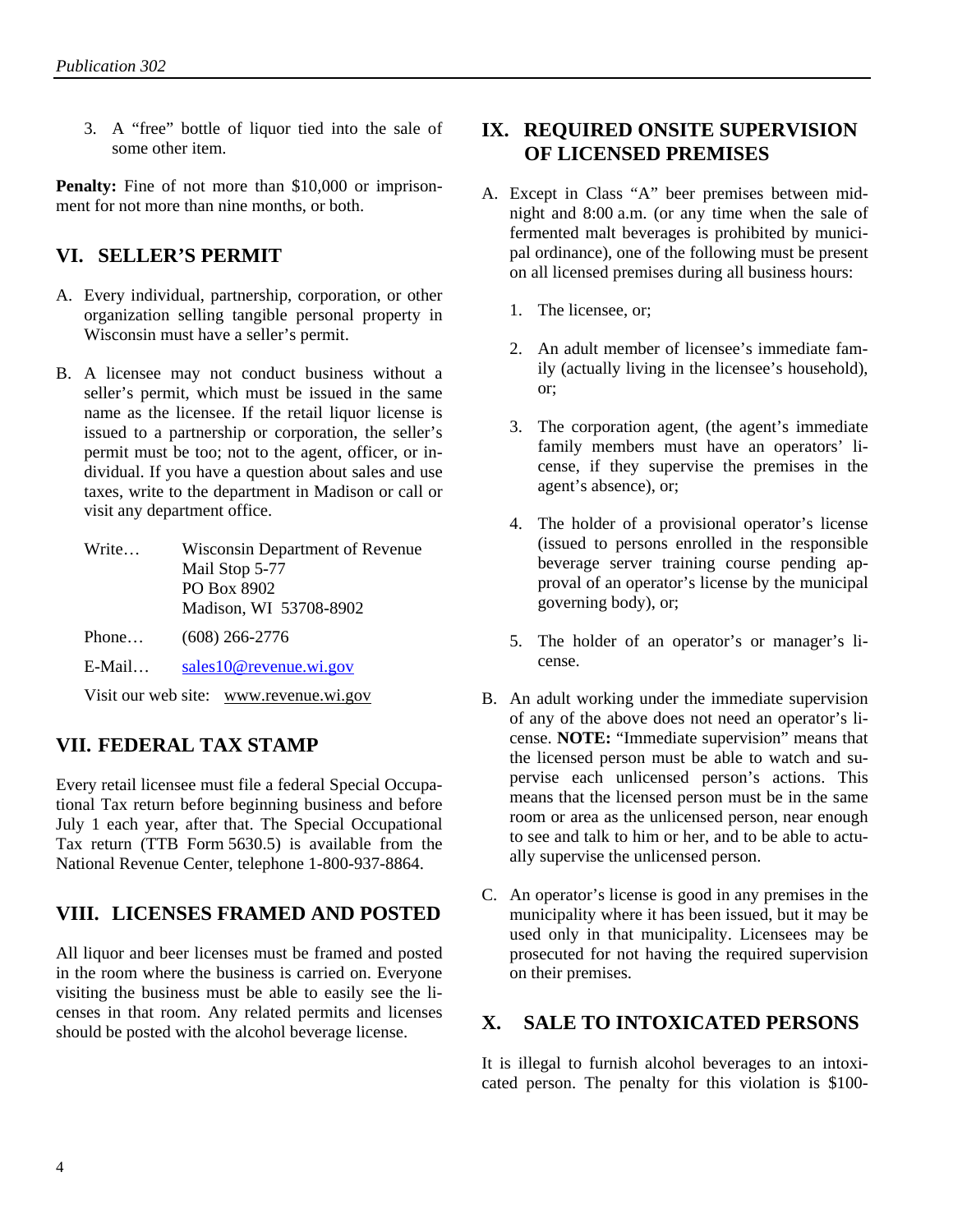<span id="page-6-2"></span>\$500 fine, imprisonment for not more than 60 days, or both.

#### <span id="page-6-0"></span>**XI. REFILLED LIQUOR BOTTLES**

- A. It is illegal to refill any liquor bottle; you may not pour any substance into a liquor bottle, even the same brand of liquor.
- B. When a bottle is empty, deface its label and break the bottle. If the bottle has a Wisconsin tax stamp, deface this, too.
- C. You don't have to break bottles saved for recycling; however, the labels must be defaced. Bottles saved for recycling must be placed in boxes marked "For Recycling Only."
- <span id="page-6-3"></span>D. You do not have to break empty ceramic decanters, but you must deface the tax stamp, if any.

## <span id="page-6-1"></span>**XII. IDENTIFICATION REGISTER**

- <span id="page-6-4"></span>A. The Department of Revenue recommends that every licensee keep an identification register book. The ID register may be used to record the identity of a person who alleges he or she is of legal drinking age. The book may also be used to record the identity of a person who alleges that he or she is an underage person's parent, guardian, or spouse and that he or she has attained the legal drinking age. Record the date of purchase, the type of identification used, and the address of the purchaser, then have the purchaser sign the register. Check the signature in the book against the signature on the ID to see that they match.
- <span id="page-6-5"></span>B. The "Proof of Age Register" or "Identification Register Book" may be purchased, at a small fee, from:
	- 1. Tavern League of Wisconsin, 2817 Fish Hatchery Road, Madison, WI, 53713, phone (608) 270-8591.
	- 2. Wisconsin Grocers Assn., One S. Pinckney, Ste. 504, Madison, WI, 53703, phone (608) 244-7150.

#### **XIII. PRESERVATION OF RECORDS**

Alcohol beverage (and cigarette and tobacco products) retailers must purchase these products only from **Wisconsin wholesalers**. They may not be transferred between retail accounts, except that alcohol beverages may be as specified in "Transfer of Alcohol Beverage Stock," below.

Keep invoices for all purchases of liquor, beer, (and cigarettes and tobacco products) on the licensed premises for 2 years from the date of the invoice. Keep them in sequence and in chronological order. They must be available for inspection during business hours.

#### **XIV. TRANSFER OF ALCOHOL BEVERAGE STOCK**

If you sell your business, you may transfer your sealed liquor, wine and beer stock to another retail licensee in this state. List your entire sealed stock on an inventory Form AT-900 available at the Department of Revenue's web site at www.revenue.wi.gov. Complete this form in duplicate, sign it, and have it signed by the buyer. Give one copy to the buyer, to be kept as an invoice on the licensed premises, and keep one copy for your own records. Cigarettes and tobacco products may not be transferred.

## **XV. CREDIT LAWS**

A licensee may only buy liquor or beer for cash or on credit terms for a period not to exceed 30 days (liquor) or 15 days (beer). Licensees may not buy liquor if they are in debt to any liquor wholesaler for more than 30 days, or beer if they are in debt to any beer wholesaler for more than 15 days. A person may not be issued a license if he or she exceeds these limits.

## **XVI. INSPECTION OF LICENSED PREMISES**

A. Licensed premises may be inspected by law enforcement officers during all reasonable hours, including all business hours. All rooms connected to the barroom, sales room, or storage area may be inspected as part of the licensed premise. Refusing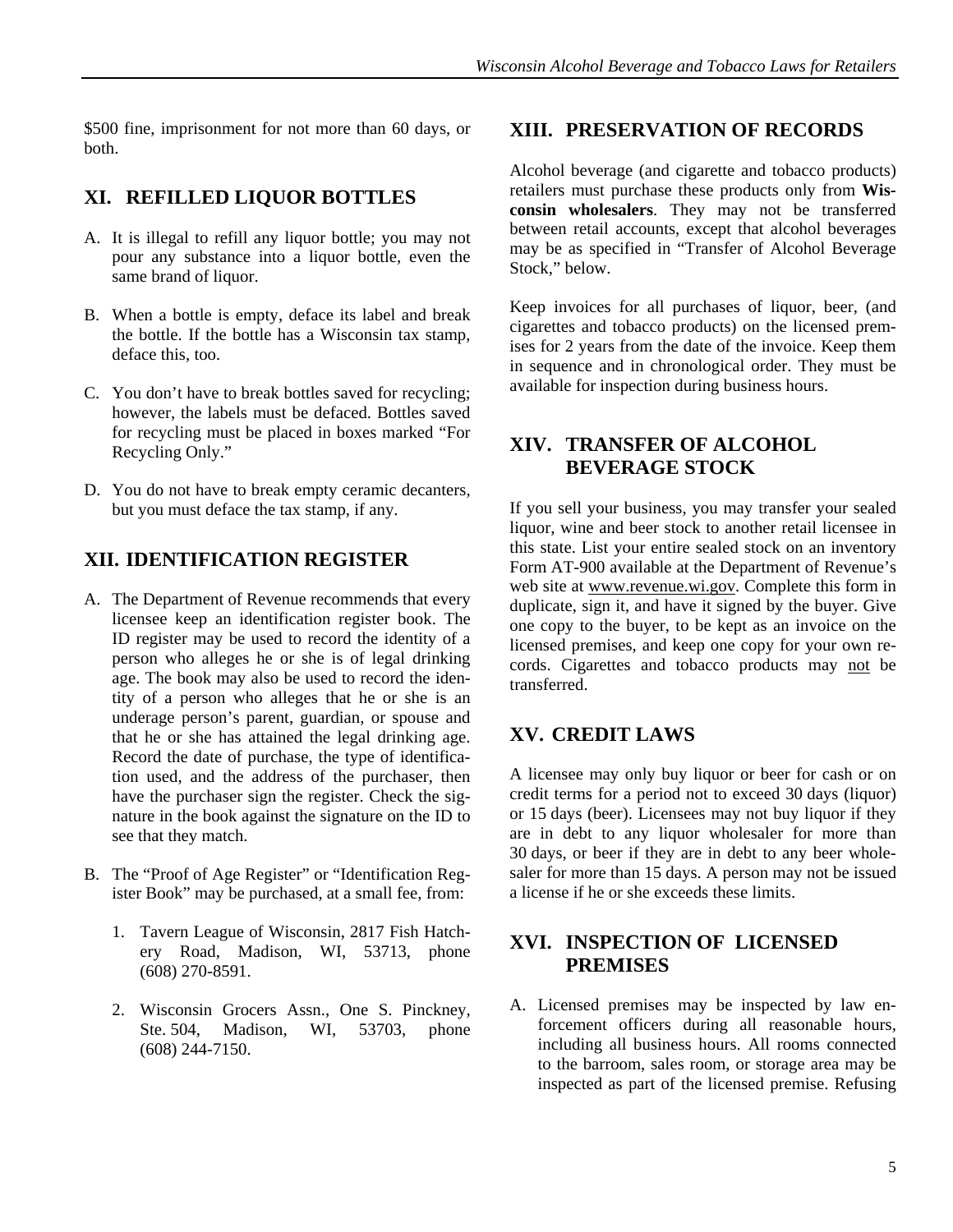to permit an inspection is grounds for revocation or suspension of the license.

B. Liquor, beer, cigarettes, and personal property kept in violation of the statutes may be seized.

#### <span id="page-7-0"></span>**XVII. UNDERAGE PERSONS ENTERING LICENSED PREMISES**

- A. An underage person accompanied by his or her parent, guardian, or spouse of legal drinking age may be on any licensed premises.
- B. An unaccompanied underage person may enter a Class A alcohol beverage licensed premises to buy items other than alcohol beverages. The underage person may not stay on the premises after the purchase.
- C. An unaccompanied underage person may also enter a licensed premises if:
	- 1. He or she is an employee, resident, lodger, or boarder on the premises, or;
	- 2. He or she enters to do business other than amusement or the purchase or consumption of food and beverages (see exception B above), or;
	- 3. He or she enters to buy food in a restaurant whose "principal business" is serving food, or;
	- 4. The premises is a hotel, drug store, grocery, bowling center, service station, indoor golf simulator facility, vessel, private tennis or soccer club, ski chalet, golf course or clubhouse, racetrack licensed under ch. 562, indoor or outdoor volleyball court, curling club, billiards center having 12 or more billiards tables, privately owned fishing business that is open to the public for a fee, car operated on a railroad, a regularly established athletic field or a county or municipally owned public facility as defined in sec.  $125.51(5)(b)$ , Wis. Stats., of the statutes, or a center for visual or performing arts, or;
	- 5. The premises is in a state park or forest or a park owned by an agricultural society receiving state aid.
- 6. The premises has a Class "B" beer or "Class B" liquor license and the underage person is there to do business at an auction or flea market. In this case, the underage person may not enter any room where alcohol beverages are sold, furnished or possessed.
- 7. The premises has a Class "B" beer or "Class B" liquor license and the underage person is in a room where no alcohol beverages are sold, furnished, served, or consumed by anyone when the underage person is present. This applies only if the municipality adopts an ordinance allowing it. The local law enforcement agency must authorize, in writing, the presence of underage persons on the date of the authorization. A separate authorization is necessary for each date on which underage persons will be on the premises. (Sec. 125.07(3)(a)(8), Wis. Stats.)
- 8. The underage person is on Class "B" or "Class B" licensed premises, on a date specified by the license, when no alcohol beverages are consumed, sold, or given away. The licensee, the agent named on the license (if a corporation), or a person with an operator's license must be on the premises unless all alcohol beverages are in locked storage. The licensee must notify the local law enforcement agency, in advance, of when underage persons will be on the premises. (Sec. 125.07(3)(a)(10), Wis. Stats.)
- 9. The underage person enters and remains in a dance hall, or banquet or hospitality room attached to a Class B licensed premises, for the purpose of attending a banquet, reception, dance or other similar event.
- 10. The underage person is at least 18 years old, and is working under a contract with a licensee, permittee, or corporate agent to provide entertainment for customers on the premises.
- 11. The premises is issued a temporary Class "B" (picnic) beer license and the licensee is authorized to permit underage persons on the premises by the official or body of the municipality that issued the license.

**Note:** When the purpose of the above exemptions (that is, bowling, dining, recreation, etc.) can be ac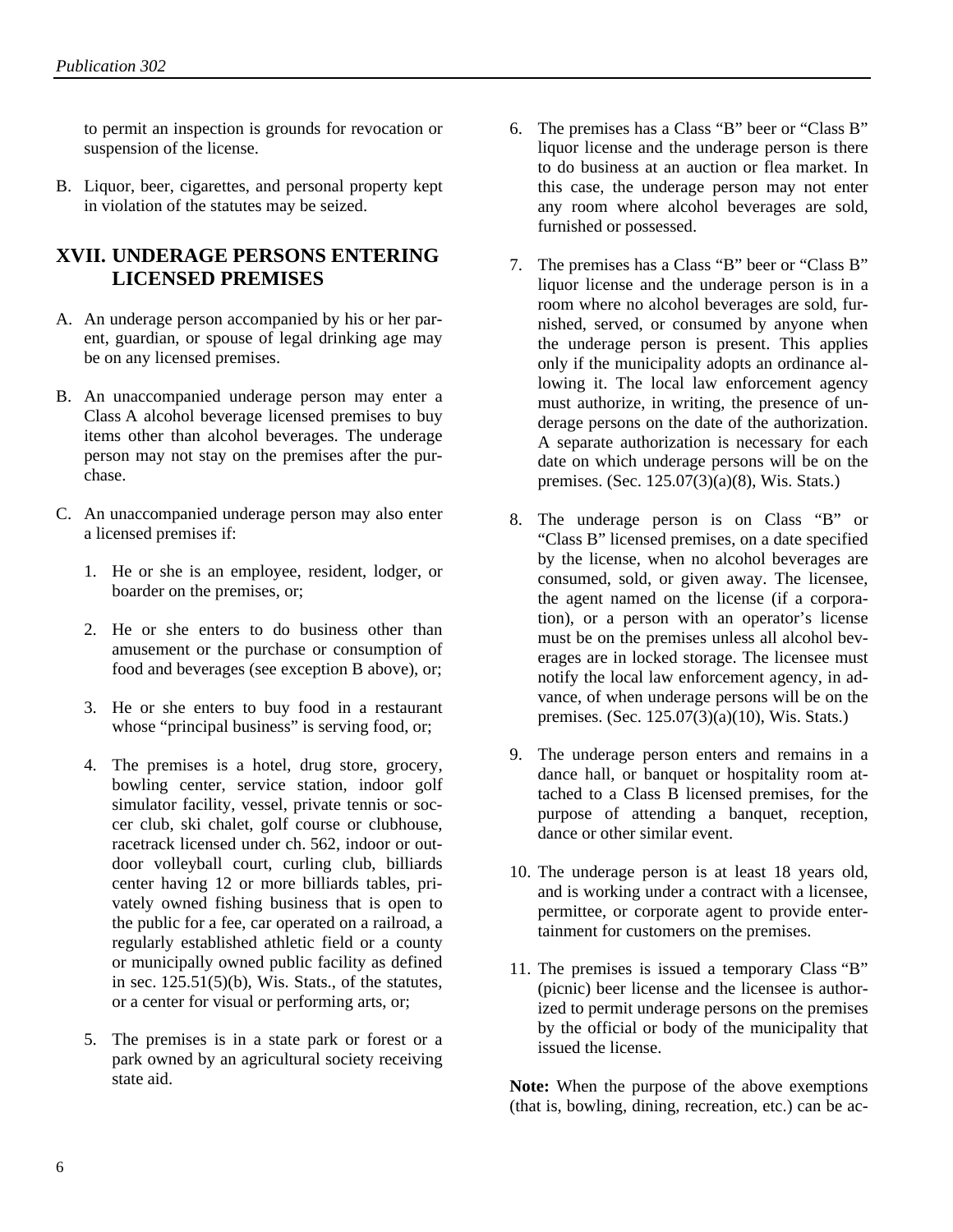complished without the underage person being in the barroom or other areas where alcohol beverages are sold or consumed, the underage person may not enter or remain in such areas (State vs. Ludwig Lanes, 31 Wis. 2nd 690).

- D. No retail licensee may permit an underage person, not accompanied by a parent, guardian, or spouse of legal drinking age, to enter any part of the licensed premises for any purpose except those stated on pages 5 and 6.
- <span id="page-8-2"></span>E. You should demand proof of age of anyone entering the premises who appears to be under the legal drinking age. Wisconsin residents may prove age with either a valid Wisconsin identification card or a pictured Wisconsin driver's license. You or your employee should require anyone who has shown proof of legal drinking age to sign an ID register book, if the person's age is in question. Record the date of purchase, the identification used, the address, and the signature of the purchaser in the book. The book should be kept on the premises and available for inspection by any peace officer. (Sec. 125.07(7), Wis. Stats.)

# <span id="page-8-0"></span>**XVIII. SALES AND SERVICE OF ALCOHOL BEVERAGES TO UNDERAGE PERSONS**

<span id="page-8-3"></span>An underage person accompanied by a parent, guardian, or spouse of legal drinking age may be sold or served alcohol beverages in any licensed premises. (Sec. 125.07(1), Wis. Stats.)

## <span id="page-8-1"></span>**XIX. POSSESSION OF ALCOHOL BEVERAGES BY UNDERAGE PERSONS**

An underage person may not possess alcohol beverages anywhere unless accompanied by a parent, guardian, or spouse of legal drinking age (sec.  $125.07(4)(b)$ ). This does not apply to underage persons employed by the following types of licensees or permittees, in the course of this employment: (sec.  $125.07(4)$ (bm), Wis. Stats.)

- A. Brewers
- B. Beer wholesalers
- C. Liquor wholesalers
- D. Facilities for the production of alcohol fuel
- E. Retail licensees or permittees, under the provisions of secs. 125.32(2) and 125.68(2), Wis. Stats., (laws covering operator's licenses), or for delivery of unopened containers to the home or vehicle of a customer.
- F. Campuses, if the underage person is at least 18 years of age and is under the immediate supervision of a person of legal drinking age.

# **XX. NONALCOHOL "BEER"**

Section 125.02, Wis. Stats., classifies "alcohol beverages" as those beverages containing 0.5% or more alcohol by volume. Beverages that contain less than 0.5% alcohol by volume are not classified as "alcohol beverages". Thus, these "nonalcohol" beverages are not regulated by Chapter 125; they are to be treated the same as other noncarbonated waters and sodas, and may be sold to anyone, regardless of age.

These beverages should not be confused with those labeled "low alcohol" (L.A.), which generally contain 3.2% alcohol, and are regulated by Chapter 125 as being alcohol beverages.

# **XXI. EMPLOYMENT OF MINORS**

- A. Minors under 14 years of age may not be employed where alcohol beverages are sold.
- B. Minors 14 and older may be employed where alcohol beverages are stored, sold, or served if they are not serving, selling, dispensing, or giving away alcohol beverages. This applies to all places licensed to sell alcohol beverages, including stores, service stations, bars, and restaurants. Minors so employed must always be under the immediate supervision of the licensee, an adult member of the licensee's immediate family, or a person with an operator's license.
- C. Minors may not be employed or appear as musicians, singers, performers, or dancers at roadhouses, dance halls, night clubs, taverns, or similar places, except: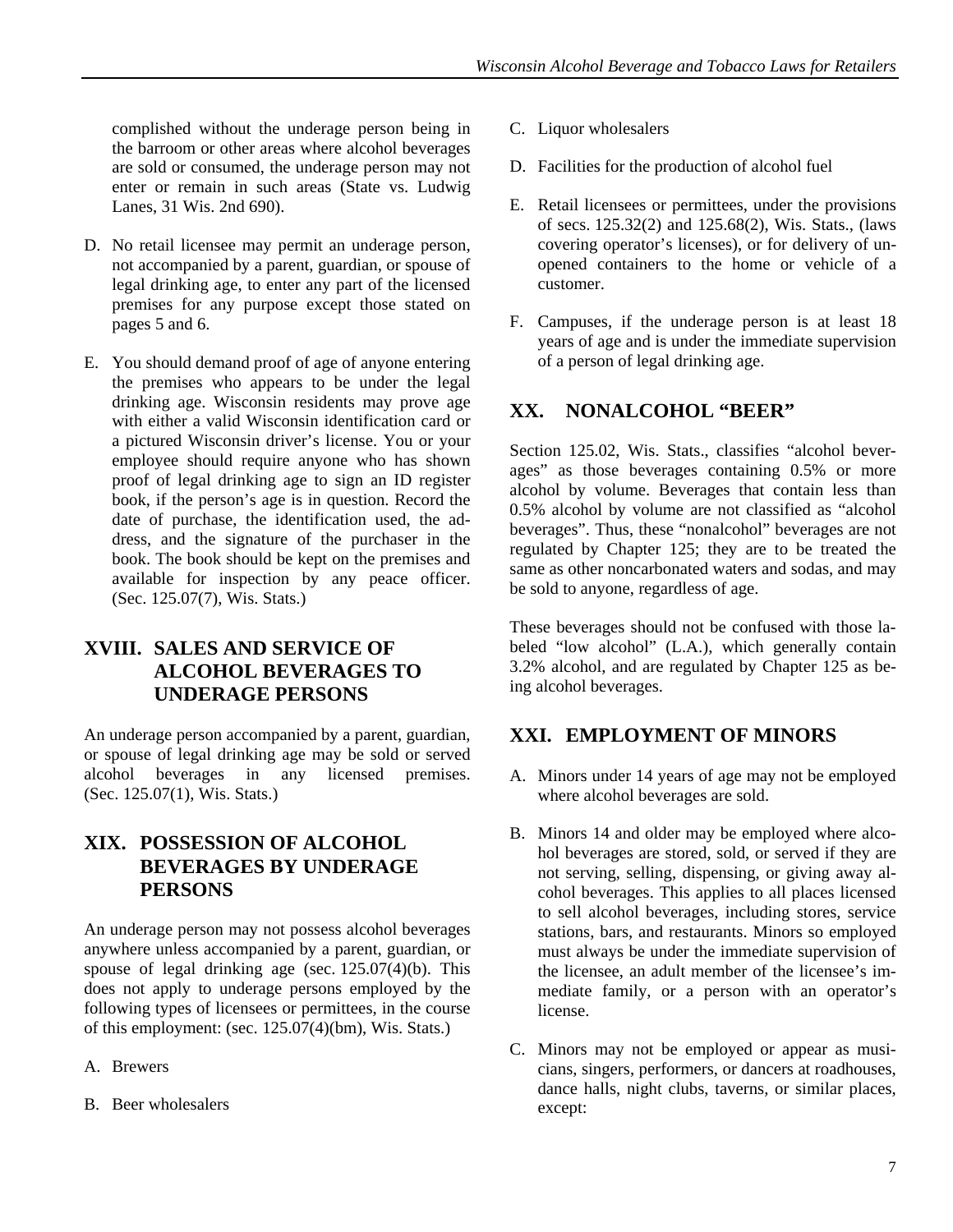- 1. Minors 16 or 17 years of age may be employed or appear as musicians in a hall on Friday, Saturday, or any other day not followed by a school day, or before midnight on Sunday, if the hall was rented to celebrate a special event such as a wedding, holiday, birthday, or anniversary.
- 2. Minors may be so employed or appear at dances held solely for minors, conducted by private clubs or civic organizations, where admission is limited to the club membership or by club invitation, and the general public is excluded. (Sec. 103.78, Wis. Stats.).

(Sec. 103.78(1)(d), Wis. Stats., and Wis. Adm. Code sec. Industry 70.06(9).)

## <span id="page-9-0"></span>**XXII. OTHER LAWS RELATING TO UNDERAGE PERSONS**

- A. No one may falsely represent that he or she is of legal drinking age to ask for or obtain alcohol beverages in any licensed premises. (Sec. 125.07(4), Wis. Stats.)
- B. No one may possess or consume alcohol beverages in a public, parochial, or private school, through 12th grade, or in a vehicle owned by, rented, or consigned to a school or while participating in a school activity, without the express, written permission of the school administrator (sec. 125.09(2), Wis. Stats.) Permission may not be given to underage persons.

## <span id="page-9-1"></span>**XXIII. PENALTIES FOR VIOLATIONS**

- <span id="page-9-2"></span>A. Alcohol beverage licensees permitting unaccompanied underage persons to unlawfully enter the premises are subject to a forfeiture of not more than \$500. (Sec. 125.07(3), Wis. Stats.)
- B. An unaccompanied underage person unlawfully entering a licensed premises is subject to a forfeiture of not less than \$250 nor more than \$500, suspension of his or her motor vehicle operating privilege as provided under sec. 343.30(6)(b)1, Wis. Stats., participation in a supervised work program, or a combination of these penalties.
- C. A person selling or furnishing alcohol beverages to an unaccompanied underage person is subject to a forfeiture of not more than \$500 if the person has not committed a previous violation within 30 months of the violation nor more than \$500 or imprisoned not more than 30 days or both for a subsequent offense within 30 months of the violation. (Sec. 125.07(1), Wis. Stats.)
- D. An underage person misrepresenting his or her age to obtain alcohol beverages is subject to the same penalties described in B. above.
- E. Anyone unlawfully possessing or consuming alcohol beverages on a school premises, in a school vehicle, or while participating in a school activity is subject to a forfeiture of not more than \$200 (sec.  $125.09(2)(d)$ , Wis. Stats.) except that disposition in the proceedings against an underage person shall be as provided by ss.  $48.344$  and  $125.07(4)(c)$ and (d), Wis. Stats..
- F. The alcohol beverage license of any person committing a violation of sec. 125.07(1), Wis. Stats. shall be suspended for:
	- 1. Not more than 3 days if a second violation is committed within 12 months of a previous violation.
	- 2. Not less than 3 days nor more than 10 days if a third violation is committed within 12 months of two previous violations.
	- 3. Not less than 15 days nor more than 30 days if a fourth violation is committed within 12 months after committing three other violations.

#### **XXIV. FALSE ID CARDS - PENALTIES**

A. Anyone other than a person authorized by sec. 25.085, Wis. Stats., or sec. 343.50, Wis. Stats., who makes, alters, or duplicates an official identification ("ID") card, provides an official ID card to an underage person, or knowingly provides other documentation to an underage person claiming that the underage person is of legal drinking age may be fined not less than \$300 nor more than \$1,250 or imprisoned not less than ten days nor more than thirty days, or both.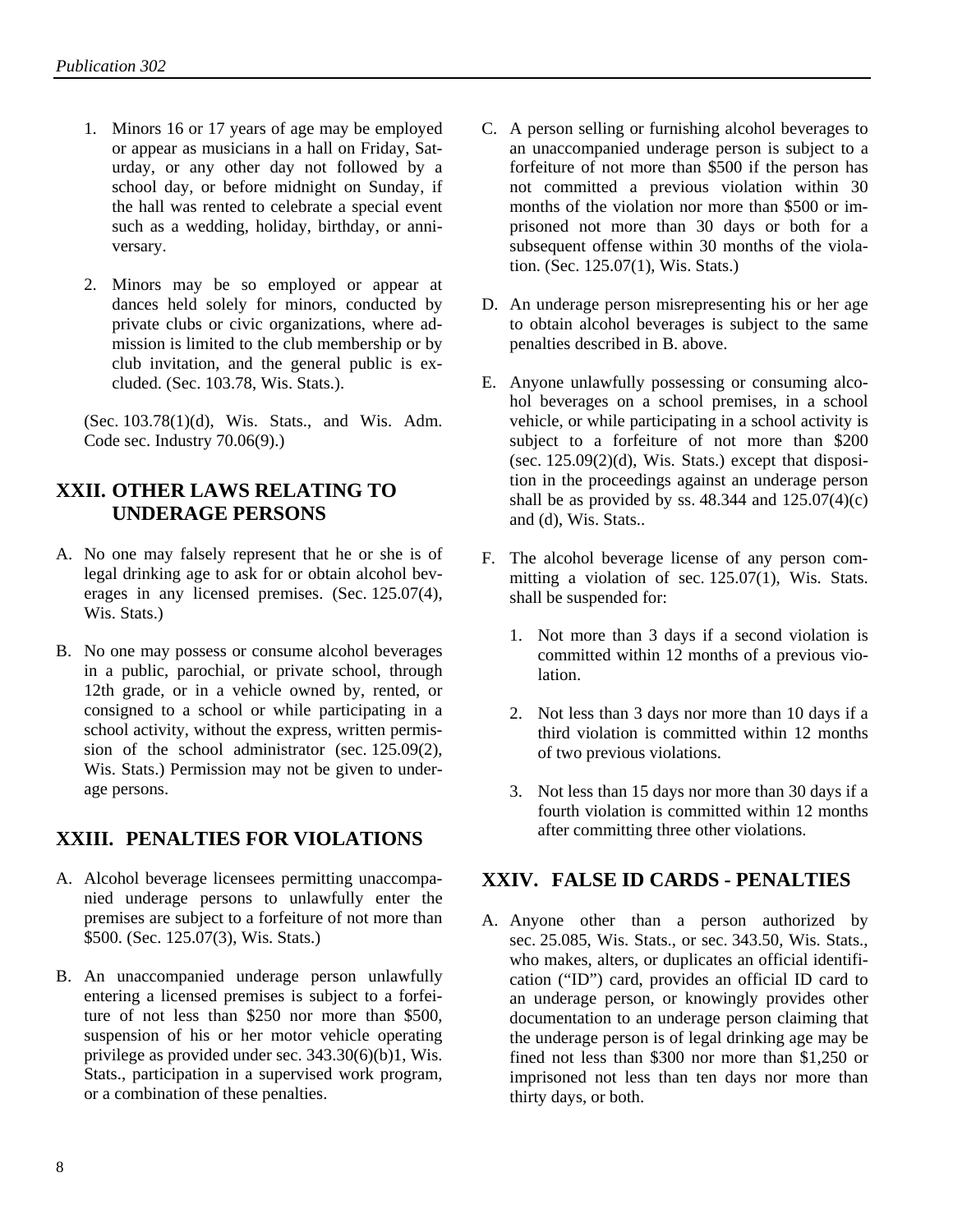- <span id="page-10-2"></span>B. Any underage person who does any of the following may be penalized. For a first violation, a forfeiture of \$300 - \$1,250, suspension of the person's driving privilege, participation in a supervised work program, or any combination of these penalties.
	- 1. Intentionally carries an official ID card not legally issued to him or her, an official ID card obtained under false pretenses, or an official ID card which has been duplicated to give false information.
	- 2. Makes, alters, or duplicates an official ID card.
	- 3. Gives false information in applying for an official ID card.
	- 4. Intentionally carries an ID card or other documentation showing that he or she is of legal drinking age, knowing that the documentation is false.
	- 5. Provides to another underage person an official ID card or other documentation claiming that the other underage person is of legal drinking age, knowing that the documentation is false.
- C. Any person who violates "A," above, for money or other consideration is guilty of a Class I felony.

# <span id="page-10-0"></span>**XXV. ID/DL CHECKING GUIDE**

#### <span id="page-10-1"></span>**A. False ID/DL Checking Guide**

- Ask pertinent questions about the ID presented. For example, if an ID card is presented as proof of age, ask how the driving was on the way to the establishment. If the person was driving, ask to see his DL.
- Check the card's expiration date. If the DL has expired, maybe it really does not belong to the holder, but to an older sibling who has already got a replacement for it. How did he/she get to the establishment - drive, using an expired DL?
- Watch for stamp of "duplicate" on the card. If they have a duplicate, maybe someone else has the original, and one of them is lying.
- People with false IDs rarely carry backup documentation, whereas most people have several forms. When confronted with a possible false ID, ask for further documentation.
- Question the carrier as to some basic information on the card, such as address, exact birth date, middle initial, or spelling of last name. If they don't answer to your satisfaction, refuse service and request that they immediately leave.

#### **B. Things to look for:**

- Glue lines.
- Bumpy surfaces by the picture or birth date. Any surface area inconsistent with the rest of the ID usually indicates tampering.
- Overlay of reprinted numbers (and a shadowy or cloudy image). ID card may have been opened to alter numbers.
- Missing spots on the state logo. ID alterers often forget to pay attention to one of the most obvious clues on the card.
- Comparison to legitimate DL or ID. Letters and numbers; size of lettering; format of the card. How may digits for expiration and date of birth?
- Use a blacklight and magnifying glass to check for security features such as ultraviolet/microprinting on the DL or ID.
- Check reverse side lettering. Oftentimes counterfeiters will spend great amounts of time on reproducing an authentic-looking photoboard, but will merely photocopy the reverse side. These are often blurred, a sure sign of photocopying.
- Bend the card, feel it. How does it feel compared to the authentic card?
- What is the color of card?
- Check the size of the DL. How does it compare to a genuine one?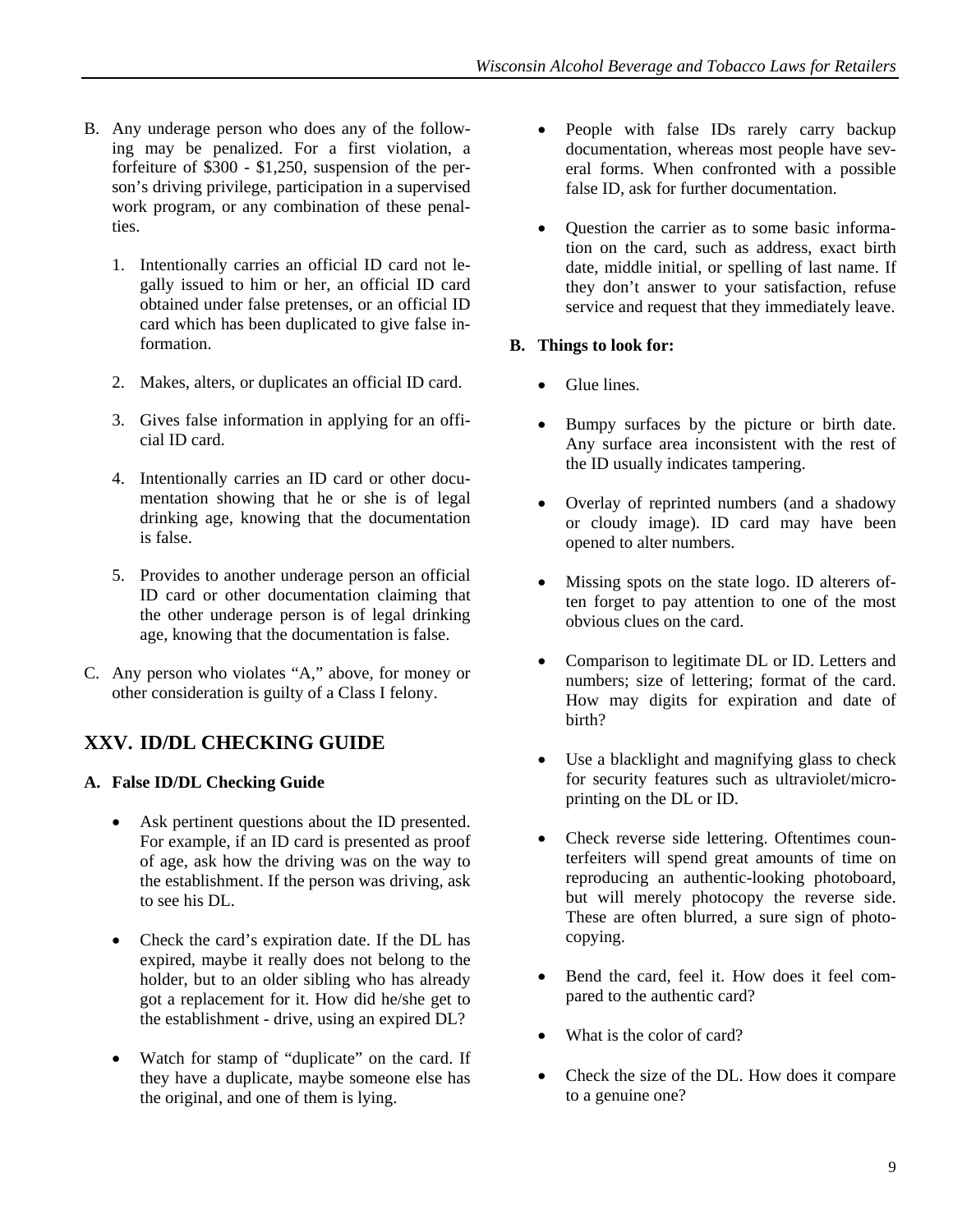- <span id="page-11-1"></span>• Check the color/thickness and clarity of lettering.
- Check thickness of the card.
- Check the corners of the card. Are they wellrounded and smooth or uneven and jagged? This is one of the best methods for detecting counterfeit cards.
- Is there shading or glare on the picture or redness in eyes? Most driver licensing stations have their cameras set to avoid these problems.
- Use an ID Checking Guide, especially in areas where there is a heavy out-of-state population (colleges, tourist communities). There are several commercial companies that publish these guides, which picture all of the states' driver's licenses.
- Consistency with the numbers. These are often targets for alteration experts. Look closely, because they may really be altered.
- Always check the reverse side.
- Compare questionable document to the "standard", your own driver's license. Check letters and numbers, both for size and consistency against the authentic card.
- Check the laminate. How does it compare to the authentic? Is it clear or cloudy?

## <span id="page-11-0"></span>**XXVI. CIVIL LIABILITY FOR RETAINING ID**

Civil Liability for retaining proofs of age. (Sec. 125.039, Wis. Stats.).

No person who holds a license or permit and no employee of such a person is civilly liable for retaining a document presented as proof of age for a reasonable length of time in a good faith effort to determine whether the person who presented the document is an underage person or to notify law enforcement of a suspected violation of carrying a false ID.

# **XXVII. CIGARETTE/TOBACCO PRODUCTS LAWS**

- A. Definitions:
	- Cigarette any roll of tobacco wrapped in paper or any substance other than tobacco.
	- Tobacco Products any form of tobacco prepared in such a manner as to be suitable for chewing or smoking, but does not include cigarettes.
	- Adult a person who is 18 years of age or older.
	- Minor a person who is under 18 years of age.
- B. License Required You may not in any manner or upon any pretense or by any device, directly or indirectly sell, expose for sale, possess with intent to sell or give away any cigarettes or tobacco products to any person not holding a license or permit under sec. 139.30-139.41 or 139.79, Wis. Stats., without first obtaining a license from the municipality where you are doing business.
- C. Purchases/Preservation of Records No retailer may possess cigarettes or tobacco products purchased from anyone other than a manufacturer, distributor or jobber who holds a valid permit from the Wisconsin Department of Revenue. If a retailer purchases tobacco products from an out-of-state company that does not have a permit from the Wisconsin Department of Revenue, the retailer must obtain the permit from the Wisconsin Department of Revenue. Retailers must keep invoices for all purchases of cigarettes/tobacco products on the licensed premises for 2 years from the date of invoice. Keep them in sequence and in a chronological order. They must be available for inspection at all reasonable hours, including all business hours.
- D. Inspection of Licensed Premises/Confiscation Authority - Licensed premises may be inspected by law enforcement officers during all reasonable hours, including all business hours. All cigarettes or tobacco products kept in violation of the laws and all personal property used in connection is subject to seizure. Any refusal to permit the inspection is punishable by fine, imprisonment or both.